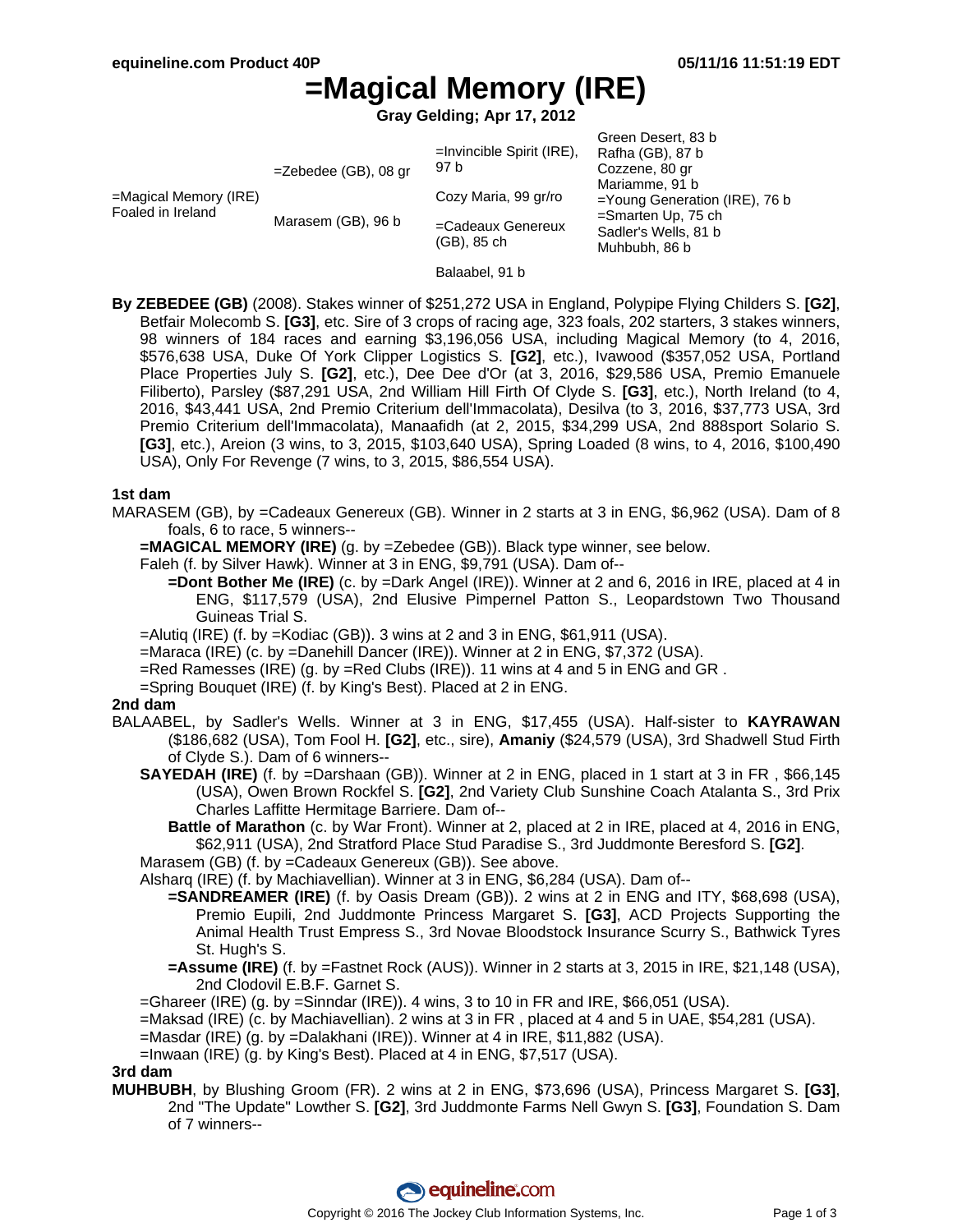### **=Magical Memory (IRE)**

**Gray Gelding; Apr 17, 2012**

**KAYRAWAN** (c. by Mr. Prospector). 6 wins at 2 and 4 in NA , UAE and ENG, \$186,682 (USA), Tom Fool H. **[G2]**, 2nd Maryland Breeders' Cup H. **[G3]**. Sire.

**Amaniy** (f. by Dayjur). 2 wins at 2 in ENG, \$24,579 (USA), 3rd Shadwell Stud Firth of Clyde S. Producer.

- Sayedat Alhadh (f. by Mr. Prospector). Winner at 3, \$30,020. Dam of--
	- **ULFAH** (f. by Danzig). 4 wins at 2 and 3 in IRE, \$185,655 (USA), Hwt. filly at 3 on Irish Free Hand., 5 - 6 fur., Irish Stallion Farms E.B.F. Sweet Mimosa S., Emerald Bloodstock Belgrave S. Producer.
	- **SHIMAH** (f. by Storm Cat). 2 wins in 3 starts at 2 in IRE, \$161,479 (USA), Hwt. filly at 2 on Irish Free Hand., Balanchine Saoire S., 2nd Moyglare Stud S. **[G1]**. Dam of--
		- **=MUSHIR (GB)** (c. by Oasis Dream (GB)). 3 wins at 2 and 3, placed at 3 in ENG, placed at 4, 2015 in UAE, \$91,823 (USA), Coral.co.uk Rockingham S., 2nd CSP European Free H., 3rd Bet With Corbett Sports City Plate S.
	- **HAATEF** (c. by Danzig). 4 wins in 8 starts, 2 to 3 in IRE and ENG, \$221,060 (USA), John Guest Diadem S. **[G2]**, Belgrave S., 3rd Desmond S. **[G3]**. Sire.
	- **WALAYEF** (f. by Danzig). 3 wins in 5 starts at 2 and 3 in IRE, \$111,934 (USA), E.B.F. Athasi S. **[G3]**, Go and Go Round Tower S. Dam of--
		- **=Jamaayel (GB)** (f. by Shamardal). 2 wins at 2 in IRE, \$61,790 (USA), 2nd New Tote Sports Lounge Loughbrown S. Dam of--
			- **=Rathaath (IRE)** (f. by Oasis Dream (GB)). 3 wins at 2 and 3, 2015 in ENG, \$39,038 (USA), 3rd Albert Bartlett Rous S.
		- =Reyaada (GB) (f. by \$Daylami (IRE)). Winner at 2 in IRE, \$20,858 (USA). Dam of--
			- **=Mohaayed (GB)** (g. by Intikhab). Winner at 2 and 3, 2015 in IRE, \$35,901 (USA), 3rd Leopardstown Two Thousand Guineas Trial.
- Balaabel (f. by Sadler's Wells). See above.
- Elsaamri (c. by Silver Hawk). 3 wins at 3 in ENG, \$28,859 (USA).
- Iftikhar (c. by Storm Cat). Winner at 6 in ENG, \$20,460 (USA).
- Muthbat (c. by Intidab). Winner at 3, \$13,860.
- Fatik (c. by Gone West). Placed, 2 to 4 in ENG and NA , \$16,572 (USA). Sire.
- Ishraak (f. by Sahm). Unraced. Dam of--
	- **Jabhaat** (f. by Hard Spun). Winner at 2 and 3 in ENG, \$32,766 (USA), 2nd E.B.F. At The Races John Musker Fillies S.
	- **Motheeba** (f. by Mustanfar). 5 wins at 2 and 3 in ITY, \$28,128 (USA), 3rd Premio Criterium Aretuseo.
- Atyab (f. by Mr. Prospector). Unplaced in 1 start. Dam of--
	- **MUSAALEM** (g. by Aljabr). 5 wins, 3 to 5 in ENG, placed at 6 and 8 in UAE, \$110,845 (USA), Guisborough S.
	- **=ATYEB (AUS)** (c. by Rock of Gibraltar (IRE)). 4 wins at 3 and 5 in SAF, \$48,915 (USA), Caradoc Gold Cup **[G3]**, Aquanaut H., 3rd Racing Association H. **[G3]**.
	- **=Tayba (SAF)** (f. by Western Winter). 5 wins, 2 to 4 in SAF, \$44,548 (USA), 3rd Camellia S. **[G2]**.
	- **=Jayyed (SAF)** (c. by =Jet Master (SAF)). Winner at 3 and 4, 2015 in SAF, \$27,559 (USA), 2nd Premiers Champion S. **[G1]**, Graham Beck S. **[G3]**.

#### **4th dam**

- MANAL (FR), by =Luthier (FR). Unplaced in ENG. Sister to **=TIP MOSS (FR)** (\$196,908 (USA), Grand Prix d'Evry**-G2**, etc., sire), **=TWIG MOSS (FR)** (\$166,531 (USA), Prix Noailles**-G2**, etc., Among the leading sires 3 times in Australia), half-sister to **=TWIG (FR)** (\$58,857 (USA), Prix de la Cote Normande**-G3**, etc., sire), **BRUSH ASIDE** (\$50,619 (USA), Lane's End John Porter E.B.F. S. **[G3]**, sire). Dam of 4 winners, including--
	- **MUHBUBH** (f. by Blushing Groom (FR)). Black type winner, see above.
	- Mathkurh (f. by Riverman). Winner at 2 and 3 in ENG, \$14,653 (USA).
		- **ASFURAH** (f. by Dayjur). 2 wins in 4 starts at 2 in ENG, placed in 1 start at 2 in IRE, \$116,782 (USA), Hwt. filly at 2 on Irish Free Hand., Charles Heidsieck Champagne Cherry Hinton S. **[G2]**, 2nd Heinz 57 Phoenix S. **[G1]**.
		- **ISTINTAJ** (c. by Nureyev). 7 wins, 3 to 5 in ENG and NA , \$396,111 (USA), Mr. Prospector H. **[G3]**, Deputy Minister H. **[G3]**, 2nd Phoenix Breeders' Cup S. **[G3]**, Sport Page H. **[G3]**, 3rd Maryland Breeders' Cup H. **[G3]**, etc. Sire.